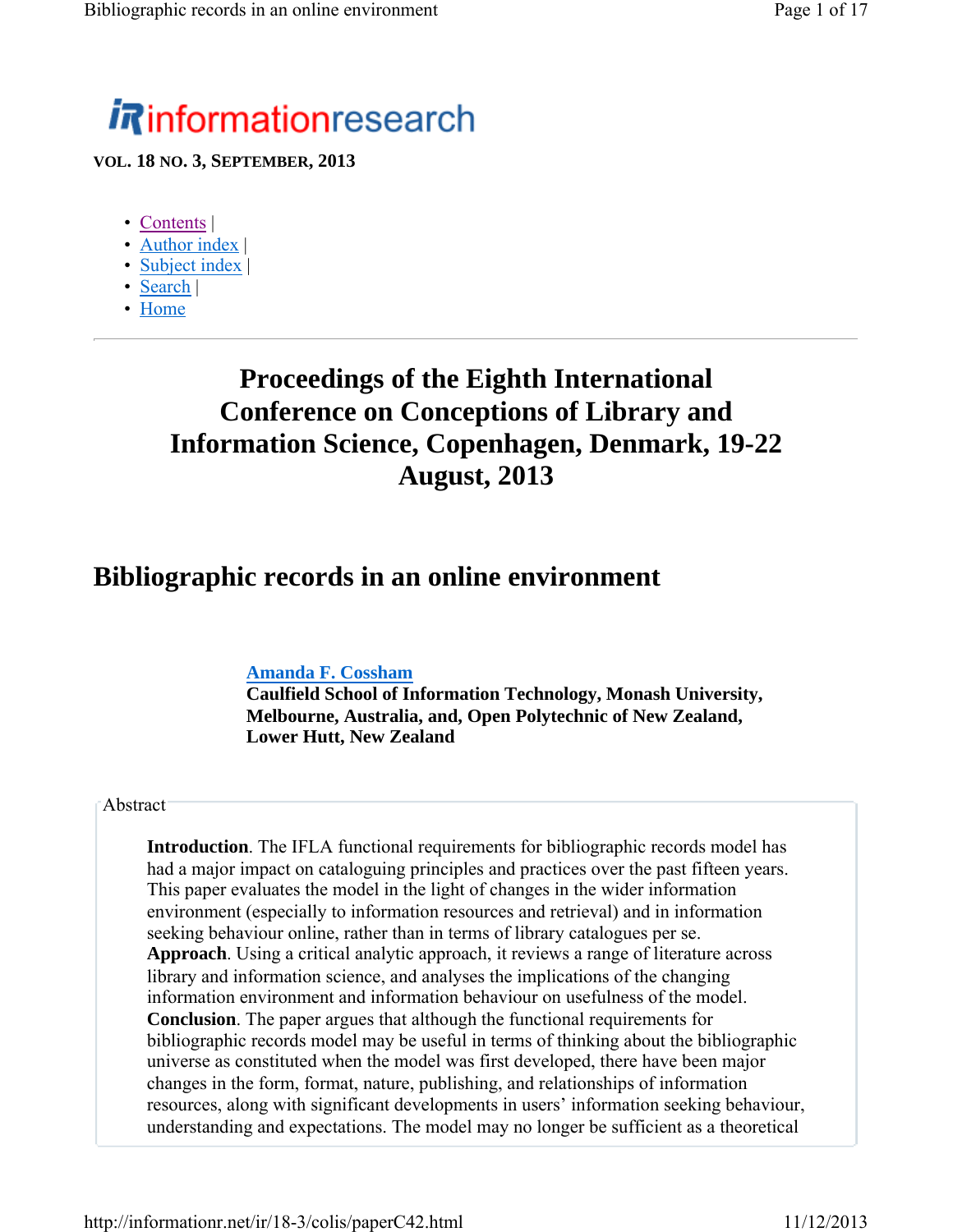and conceptual basis for cataloguing rules and hence for library catalogues, nor for understanding the bibliographic universe.

**CHANGE FONT**

## **Introduction**

In 1997, an IFLA Study Group issued a report that aimed 'to provide a clearly defined, structured framework for relating the data that are recorded in bibliographic records to the needs of the users of those records' (IFLA Study Group on the Functional Requirements for Bibliographic Records 1998: Section 2.1.). There was considerable interest in the report and the functional requirements for bibliographic records model (commonly known as FRBR), and interest increased following the model's adoption as the theoretical underpinning for Resource Description and Access (RDA), the new cataloguing code developed to replace the Anglo-American Cataloguing Rules (AACR or AACR2R) that was released in 2010. The principles of the model are also included in the Italian cataloguing code Regole italiane di catalogazione (REICAT) of 2009, although this code does not follow the model's definitions and terminology closely (Petrucciani 2009, 2012). Resource Description and Access is of considerable significance for cataloguing librarians and library catalogue development, and the subject of widespread discussion; it is one of the main tools (to date) for implementing the functional requirements determined by the IFLA model.

However, the functional requirements for bibliographic records model was developed during the 1990s when the World Wide Web was in its infancy. Searching in library catalogues was still somewhat limited (for example, Borgman's 'Why are library catalogs still hard to use?' was published in 1996) and 'search' was not generally a part of someone's everyday life, unless they were an information professional.

Over the fifteen or so years since the model's publication there have been a great many changes in the information landscape; arguably more than at any time since Gutenberg. Driven in no small part by what the Internet (and especially the World Wide Web) makes possible, there have been:

- new formats of information resources,
- more complex information resources with more relationships linking them to other resources,
- new and more flexible ways of publishing,
- new ways of writing and creating information resources and knowledge,
- new forms of 'publication', such as recombinations or feedback on blog posts,
- new ideas about the access, use and relationships between information resources,
- new and improved search and discovery tools,
- competition from tools and services outside libraries,
- increased user familiarity with searching,
- changes in users' behaviour online, including radically different forms and patterns of engagement,
- changes in users' understanding of knowledge, of information resources.

Library catalogues now compete in an expanding information environment, with direct competition from search engines, online booksellers, digital libraries and archives (e.g., Project Gutenberg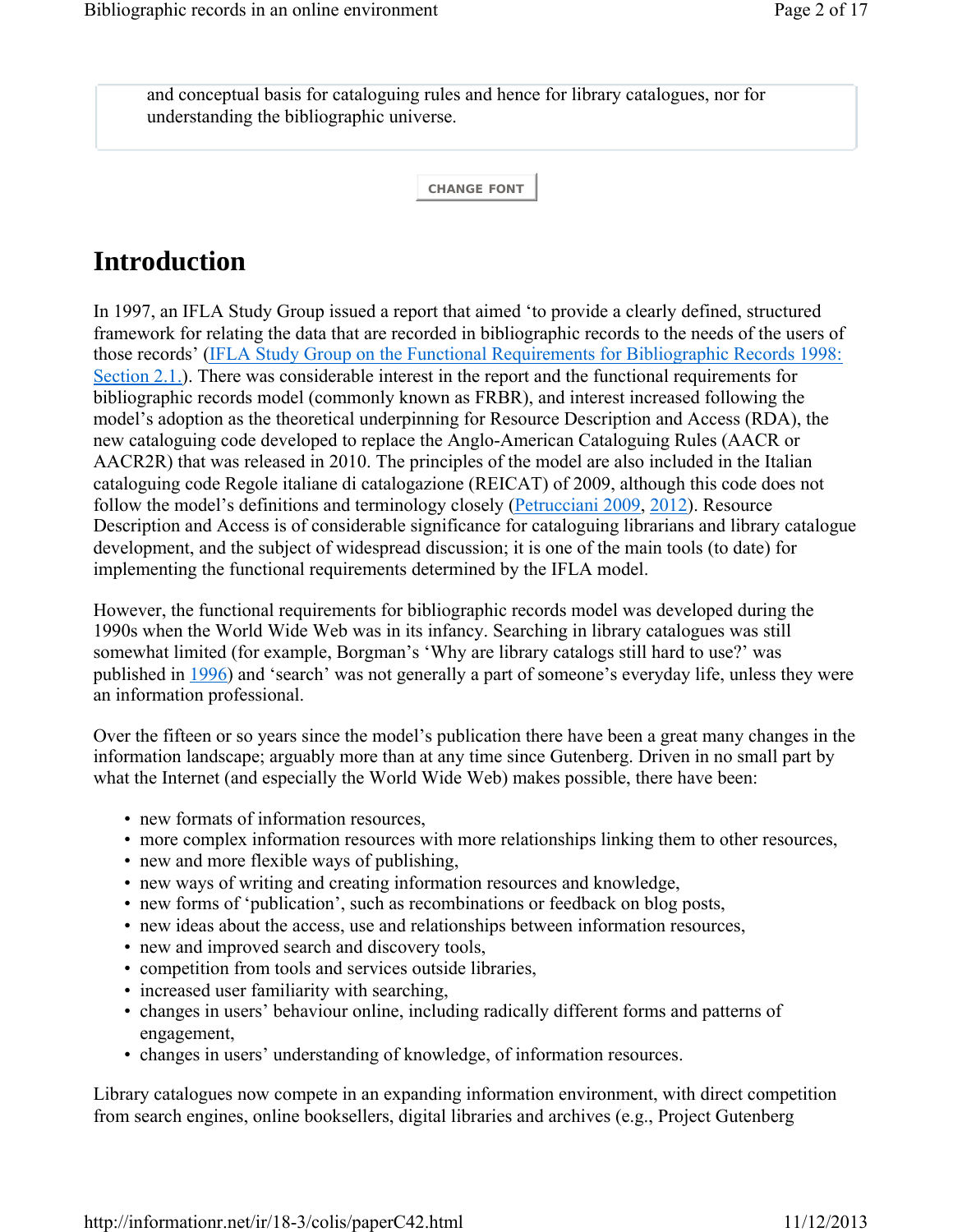http://www.gutenberg.org/wiki/Main\_Page or HathiTrust http://www.hathitrust.org/community), or social media collaborations such as LibraryThing http://www.librarything.com/ (noting that LibraryThing also works with libraries). Internet-based search tools provide powerful search functions that often (but certainly not always) obviate the need for structured metadata such as that in library catalogues.

In the light of these developments it is worth asking how useful the functional requirements for bibliographic records model is in 2013 and in the future. Does it provide a sound underpinning for twenty-first century catalogues? Does it adequately reflect and encompass a bibliographic universe that is increasingly being determined by the Internet? Indeed, does the term *bibliographic universe* continue to have relevance? Are the model's user tasks of find, identify, select and obtain appropriate for information seeking today?

This paper is not intended as a critique of the model per se, as this has been done by other writers. Smiraglia (2012) provides a concise summary of research into concerns about the model. Rather, the focus is on the model in relation to changes in the wider information environment, and to information users and their information behaviour.

#### **The functional requirements for bibliographic records model**

The functional requirements for bibliographic records model is an entity-relationship model of the bibliographic universe. Based on a long tradition of cataloguing codes, principles and practices, and theory, it was developed by a group of cataloguing experts and derived through 'a logical analysis of the data that are typically reflected in bibliographic records' (IFLA Study Group 1998: Section 1.2). Thus, it drew on what existed in library catalogues and bibliographic records at the time, and can therefore be said to have *bibliographic warrant* (cf. Hulme, 1911). It is one of the more sophisticated models in cataloguing, and as it exists independently of any particular cataloguing code, has the potential to be implemented in many different ways.

The model determines the entities, attributes and relationships of interest to users of bibliographic records, and sets out 'user tasks' that are performed by users when searching library catalogues. Bibliographic records (i.e., catalogue records) are the building blocks of library catalogues and represent the resources owned or subscribed to by the library. Alongside these records are others for creators and authors, and for the subject matter of the resources. These are dealt with in two expansions of the main model: functional requirements for authority data (FRAD, published in 2009), and functional requirements for subject authority records (FRSAR, approved in 2010 and published in 2011). These expansions are outside the scope of this paper. A mapping of the model to the CIDOC conceptual reference model (CRM) was completed in 2006 with a full version published in 2009 and version 2.0 in 2012 (International Working Group on FRBR and CIDOC CRM Harmonisation 2012). This is known as  $FRBR<sub>OO</sub>$  and provides an object-oriented definition and mapping of  $FRBR<sub>ER</sub>$ , the original entity-relationship model.

The functional requirements for bibliographic records model is a major development for cataloguing, providing a detailed conceptual approach, instead of one that is case-based as earlier developments were (see, for example, Bianchini and Guerrini 2009; Carlyle 2006; Denton 2007; IFLA FRBR Review Group 2010; IFLA Meeting of Experts 2009; Le Boeuf 2005; Zhang and Salaba 2009a). The IFLA Study Group's (1998) report was a re-statement of many of the principles and relationships seen in earlier cataloguing codes and writings, but re-stated at a higher theoretical level, less tied to the physical existence of works in a digital age.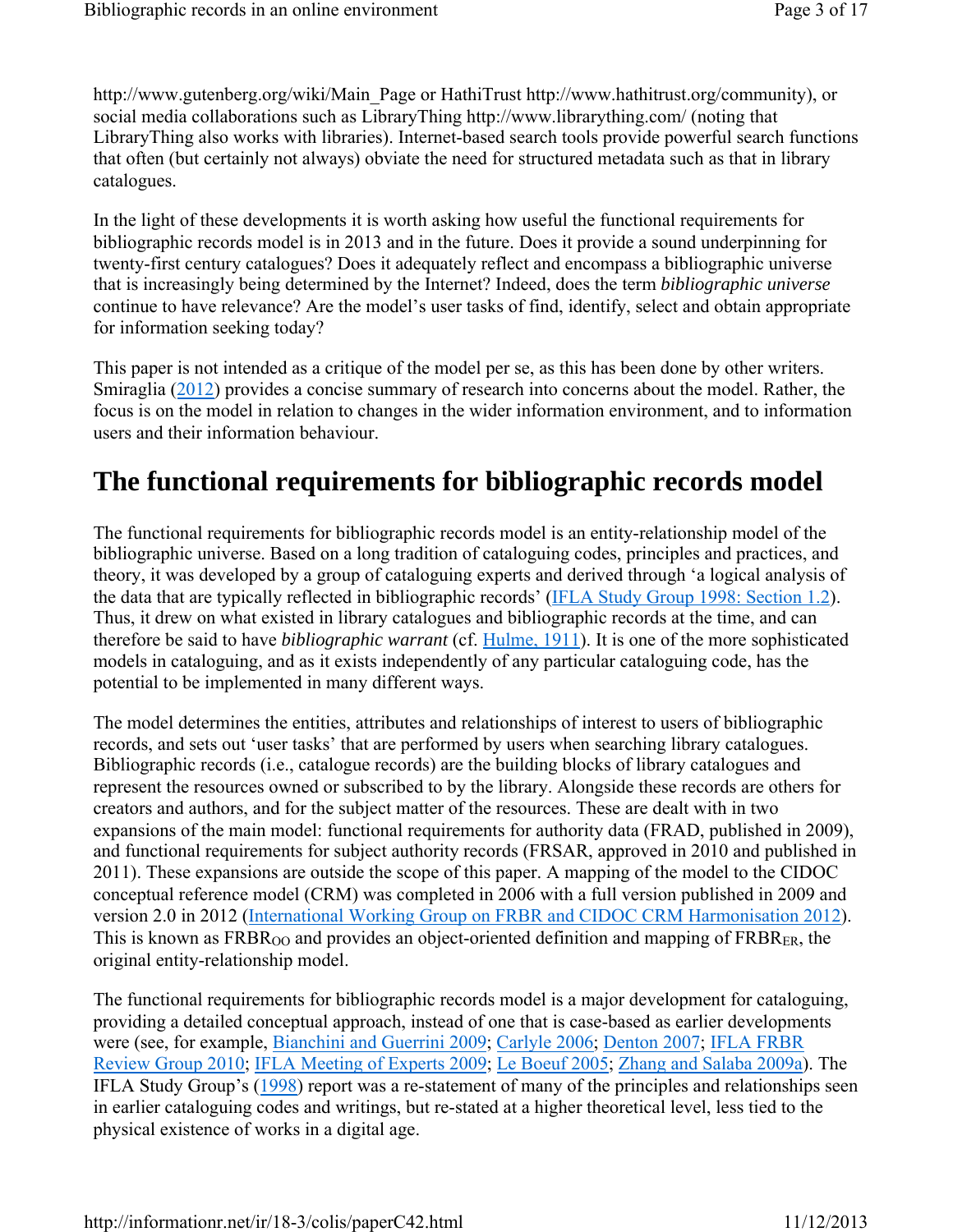The model defines three groups of entities (see Figure 1):

- Group 1 entities are Work, Expression, Manifestation, and Item. They represent the products of intellectual or artistic endeavour.
- Group 2 entities are person and corporate body, responsible for the intellectual or artistic content, the physical production and dissemination, or the custodianship of Group 1 entities
- Group 3 entities are subjects of intellectual or artistic endeavour; i.e., Group 1 and Group 2 entities along with concepts, objects, events and places (IFLA Study Group 1998: Section 3.1 Overview).



Figure 1: Group 1, 2 and 3 entities and relationships (Denton n.d.)

A great deal has been written about the model, so much so that the FRBR Bibliography (IFLA FRBR Review Group 2010) is no longer being updated. An initial understanding can be gained from the following: Tillett (2004) provides a basic introduction and overview; Carlyle (2006) has an in-depth analysis of the model and discusses issues around modelling abstractions; and Zhang and Salaba (2009a) look at the implementation of the model in libraries and other cultural heritage institutions.

## **The bibliographic universe**

One of the problems faced in discussing the functional requirements for bibliographic records model is the concept *bibliographic universe*. 'The model ... represents, as far as possible, a "generalized" view of the bibliographic universe …' (IFLA Study Group 1998: Section 1.3). The model deals with 'information resources [that] exist within a given "universe" (e.g., within the totality of available information resources, within the published output of a particular country, within the holdings of a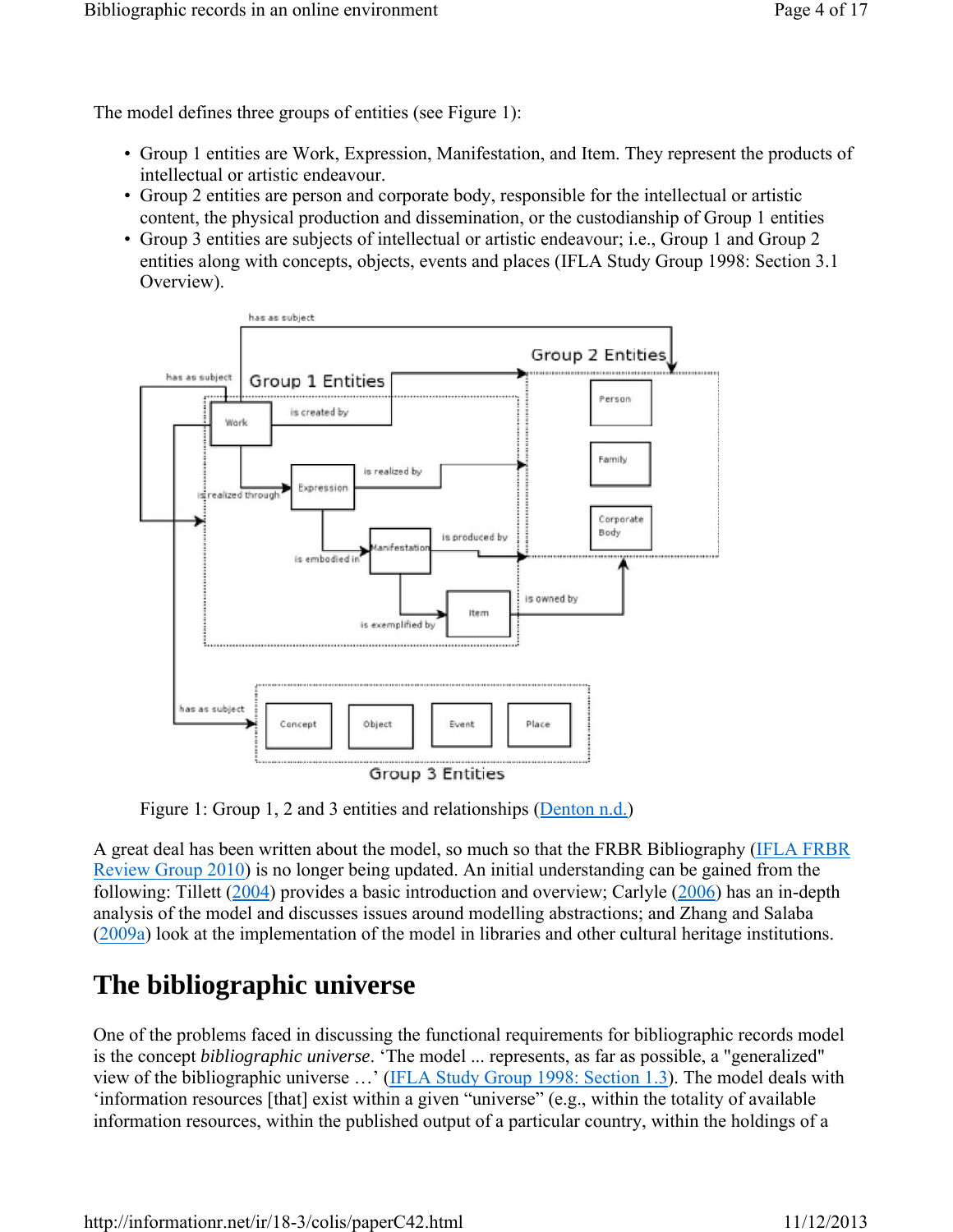particular library or group of libraries, etc.)' (Section 2.2), and can also be considered 'the universe of entities described in bibliographic records' (Section 1.2).

Bibliographic universe is rarely defined and more usually scoped, as it is by the IFLA Study Group (1998). Eleven definitions dating from 1968 to 2011 were compared and three aspects stand out from these (see Appendix 1 for all eleven definitions). According to these definitions, the bibliographic universe has most often been considered to be:

- all recorded knowledge (writings and recorded sayings), documents,
- or,
- those things found in libraries,
- or,
- entities in bibliographic databases, in bibliographic records.

The first of these aspects is the most common in the definitions, and is a good conceptual definition, but not a good operational one, because in practice the bibliographic universe is a concept discussed only the library literature. In addition, notions of 'recorded knowledge' and 'documents' are changing, as are the physical collections of such materials. The term bibliographic universe is familiar to cataloguing librarians; less widely used by other librarians; and almost never used outside the discipline or profession. It is not a concept found in archival or record-keeping literature, for example, despite the definition implying that it includes the materials in these collections (and more).

This can be contrasted with the IFLA Study Group's statement that users of bibliographic records include 'readers, students, researchers, library staff, publishers, distribution agents, retailers, information brokers, administrators of intellectual property rights, etc.' (1998: Section 2.2). Research into applications of the model claims it will be useful for a wide range of cultural heritage resources (see Zhang and Salaba (2009a: Chapter 4) for an overview of this research). This may be correct for some types of resources, but can also be considered somewhat arrogant on the part of the library profession. Petrucciani (2012: 609) notes that other communities such as archivists or those involved with art objects 'will also have their own specific needs and would like to develop their own professional tools (and usually have them already). The development of professional tools by one community for another (or for many others) is usually ineffective and sounds unfair'.

As it is possible to talk of an information universe or documentary universe (or even an information multiverse), perhaps what is required is an operational definition that includes the concepts of and relationships between documents (textual or non-textual) that are deemed significant, collected, and organised. Talking of a bibliographic universe may not be relevant in the twenty-first century, given the phenomenal changes in the nature of information resources.

#### **User tasks**

Another problem with the model lies in its user tasks. The model aimed to clarify the functions of bibliographic records in the context of tasks that are performed by users when searching library catalogues:

- find materials that correspond to the user's stated search criteria ...;
- identify an entity (e.g., to confirm that the document described in a record corresponds to the document sought … or to distinguish between two texts or recordings that have the same title);
- select an entity that is appropriate to the user's needs ...;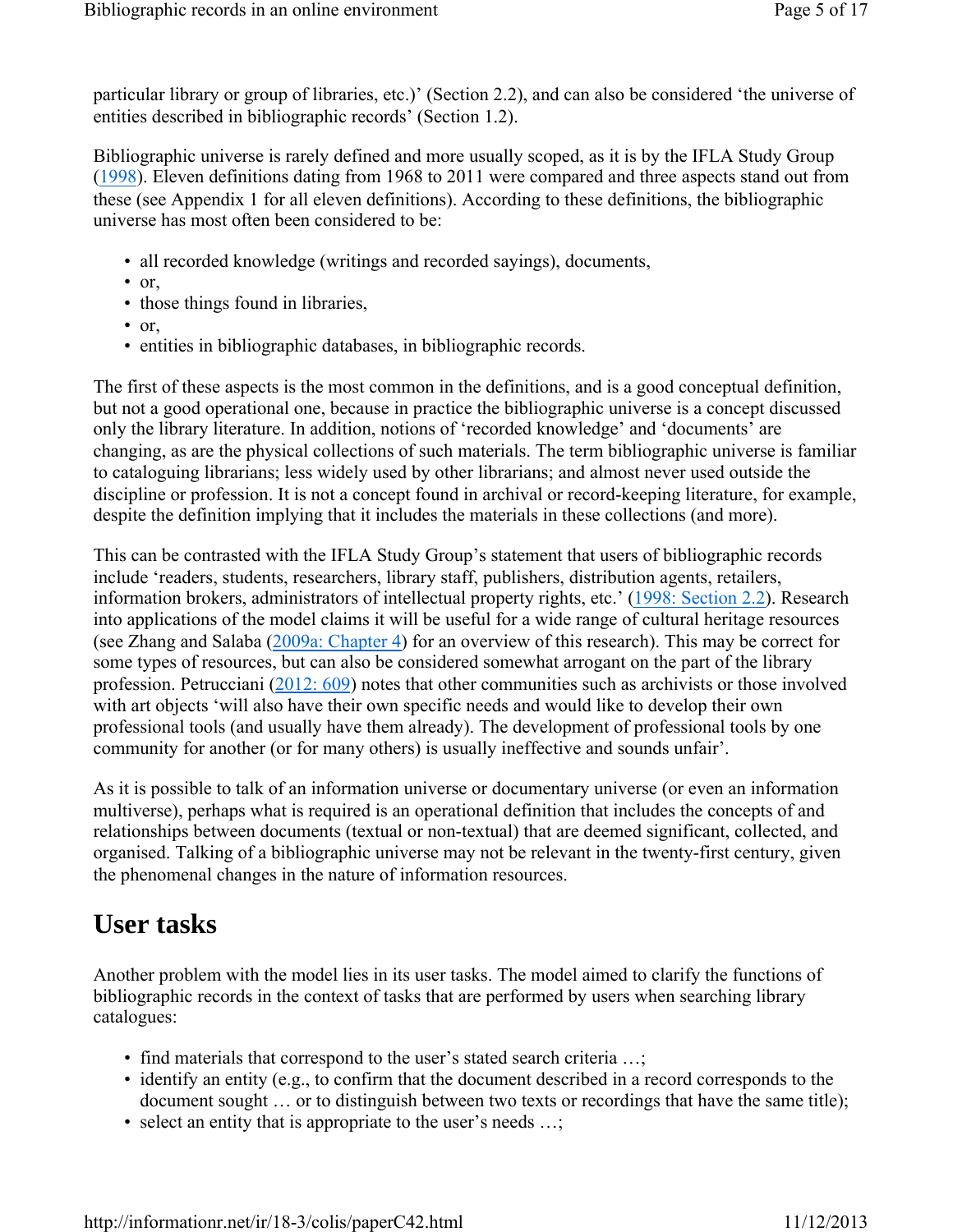• obtain access to the entity described (IFLA Study Group 1998: Section 2.2).

These tasks are directly descended from the 'objects of the catalog' outlined by Cutter in his Rules for a Dictionary Catalog (1904: 12). Borgman (1996: 495) notes that Cutter's objects were based on 'a rational, positivistic approach, and not on direct study of how people formulate questions and seek information'. Svenonius (2000: 18-20) suggests that a fifth objective of navigate should be added to these four, where navigate is about moving through the bibliographic universe, as expressed in a database, to find works related to a given work. She bases this on what research into information seeking behaviour tells us users want to do, and on the fact that 'the bibliographic codes of rules used to organise documents assume its existence' (Svenonius 2000: 19).

There has been an enormous amount of research into information behaviour, including information seeking, published since the model was developed as well as prior to it. There are, for example, seventy-two theories of information behaviour documented in ASIST's Theories of Information Behavior (Fisher et al. 2005). This research needs to be taken into account when considering the user tasks. However, such research does not seem to be reflected in the IFLA Study Group (1998) report, and research into the functional requirements model, as well as practitioner discussions on the large international electronic mailing lists such as AUTOCAT, RDA-L, RDA Australia, and FRBR-L, does not pay much attention to information behaviour research either, even when discussing the user tasks.

Weinheimer, a frequent contributor to these lists, emphasises that we do not actually know what it is that library catalogue users want to do, and that we should ask them, in order to ensure that we provide the kinds of approaches and services that they require. (Weinheimer's collected list posts can be found on his blog First thus http://blog.jweinheimer.net/). There is limited support for this perspective from other contributors who argue that they do, in fact, know what users want, and that the user tasks are accurate. This lack of attention to information behaviour research, as well as to information seeking, information retrieval and findability research, is not encouraging and is unlikely to promote or facilitate the effective development of library catalogues.

A compilation of reports on digital information seeking behaviour is available (Connaway and Dickey 2010), but the reports are limited to English language and have an Anglo-American focus. There is also a substantial body of research into library catalogue use and information seeking in other languages and countries (see, for example, Bade 2012 or Ibekwe-SanJuan 2012).

#### **Users and library catalogues**

The functional requirements for bibliographic records model user tasks need to be reconsidered and re -weighted in the light of what information behaviour research tells us users are actually doing. It is not clear whether the model adequately provides for current and future functional requirements for bibliographic records. The model and its user tasks will determine the functions of the catalogue records when implemented through cataloguing codes. The tension between user needs on the one hand, and cataloguing codes and functionality on the other have been identified by several authors (for example, Bade 2012; Hoffman 2009; Revelli 2012; Bianchini 2010). While it is not the intention here to discuss failings or deficiencies of library catalogues themselves, it is difficult to avoid some mention of them, as this is where users will encounter the model.

Library and information science is ostensibly user-focused, but library cataloguing can be somewhat lacking in this respect (Hoffman 2009). Library catalogue users are generally familiar with online Web searching, and research shows users 'still like Google' (Fast and Campbell 2005), and that they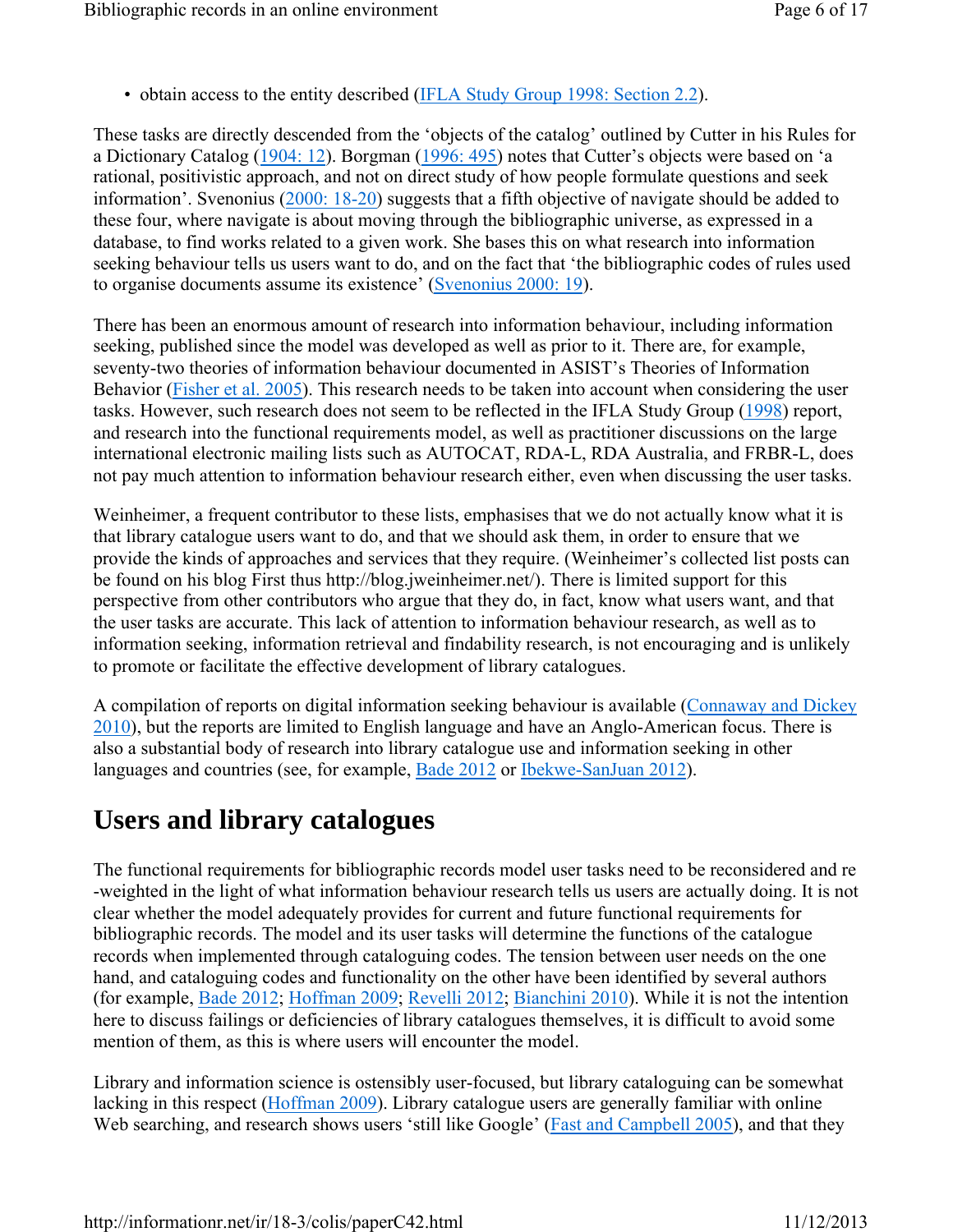'don't think, [they] click' (Novotny 2004) when using library catalogues and databases. Hoffman (2009) asks who is responsible for meeting library catalogue users' needs and what the 'right way' is to do this. An OCLC report on what users want from online catalogues found that 'The end user's experience of the delivery of wanted items is as important, if not more important, than his or her discovery experience' (Calhoun et al. 2009: v.). Sadeh (2007) and Merčun and Žumer (2008) investigated the changes in approach that are needed for this 'new generation' of library catalogue users. It is easy to see users moving further and further towards Google-style interfaces, interactive result lists, keyword access and instant availability, and away from the formal approaches offered and facilitated by library catalogues.

The persistent use of the acronym FRBR has provided an overly-convenient handle for the model, and its meaning has become somewhat diminished in the process. It can be argued that the model is both too complex and too simple: too complex for many resources, and too simple for others. It may not be sophisticated enough to encompass the developing new forms of information resource and the relationships between them.

There are limited numbers of information resources that exist in more than one manifestation and require a complex description and relationship structure such as that implied by the model. Bennett et al. (2003) estimate that 78% of works in WorldCat (the largest bibliographic database in the world) have only one manifestation. Smiraglia (2008) notes that the majority of works exist in only one instantiation (where instantiation refers to multiple iterations of an informative object over time) but that a substantial proportion 'generate instantiation networks through mutation and derivation' and that this could be as high as two-thirds of all works (Smiraglia 2008: 10). His figure for WorldCat is 30%, and he notes that there is likely to be more instantiation in specialised collections than in large collections such as OCLC's WorldCat.

#### **User testing**

As discussed, the functional requirements for bibliographic records model states its focus on users and presents defined user tasks. However, there was no widespread user testing or user evaluation of the model during its development or before publication. Development was instead determined by the collective expert knowledge of the working group and associated commentators and experts. This was done 'for both expediency and practicality, given the international scope of the study and the expected timeframe' (Madison 2005: 29). While this is understandable, it is perhaps a little unfortunate. Zhang and Salaba (2009a, 2009b) used the Delphi method to identify research needs around the model. They noted that user research was one of the 'top issues for FRBR development' (2009a: 251-2) and that the Library of Congress Working Group on the Future of Bibliographic Control (2008: 29) called for more 'FRBR-related' user testing before further development of Resource Description and Access.

On the other hand, many studies have evaluated the model in relation to existing library catalogues to determine whether it is useful in terms of the desired functionality of bibliographic records and what advantages it might offer (for example, Ayres 2005; Bennett et al. 2003; Rajapatirana and Missingham 2005; Taylor 2007; Zhang and Salaba 2007, 2009a).

Pisanski and Žumer (2007, 2008, 2010a, 2010b, 2010c, 2012) were the first to explore the extent to which the model reflects the user's understanding of the relationships between bibliographic entities found in a library catalogue. Their most recent research indicates that it is a recognisable model of the bibliographic universe from the perspective of the academic library catalogue user, with no other alternative model being obviously preferred (Pisanski and Žumer 2012). They used variations of the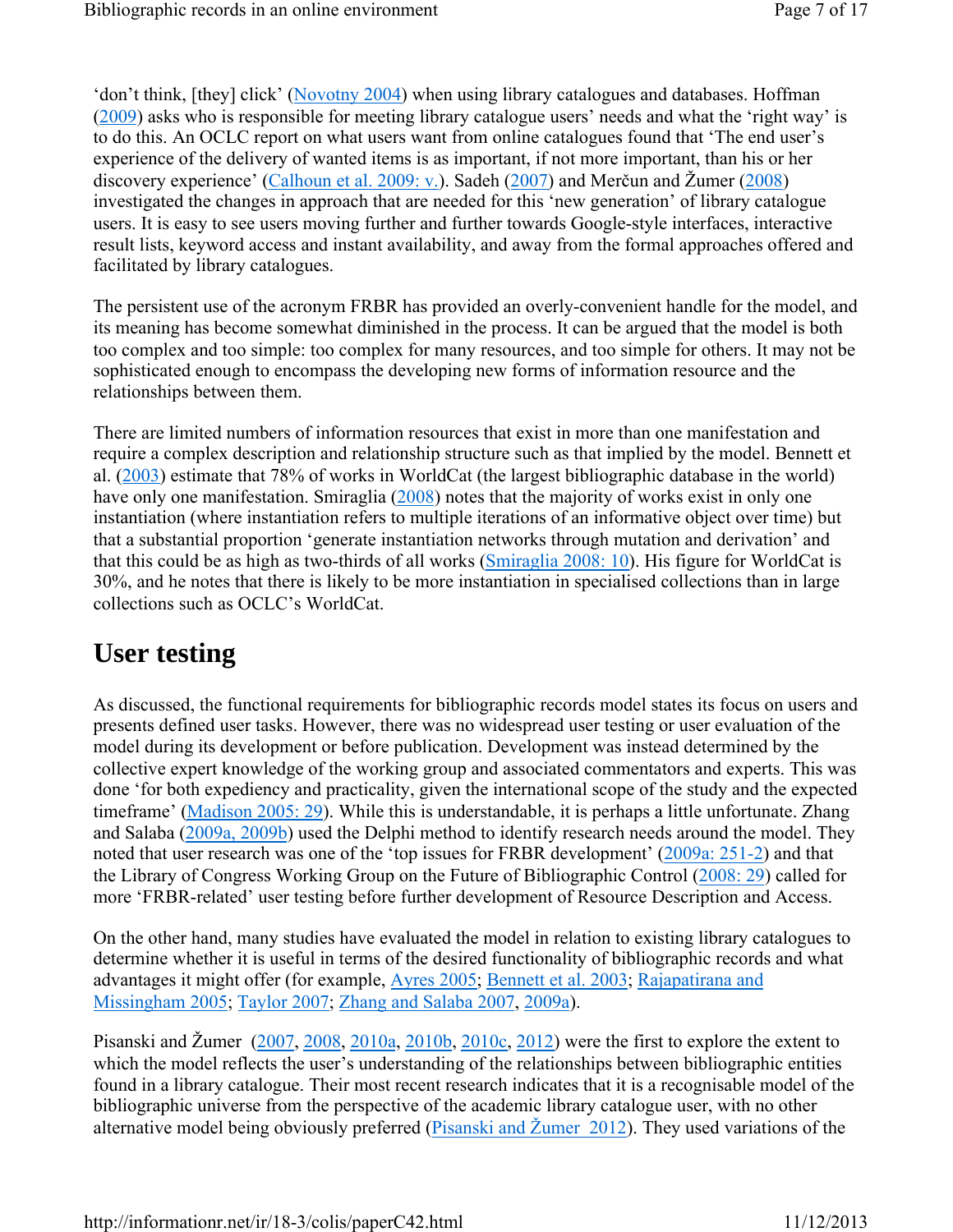model developed from an earlier phase of their research to explore users' understandings, but note that these deal only with textual parts of the bibliographic universe and that further research is needed for other types of resource. Zhang and Salaba's (2012) article on users' understanding of 'FRBRbased catalogs' draws on research from 2007 and more recent research involving academic library users.

Much of this user testing seems to start from the assumption that the model is an appropriate and useful representation of the bibliographic universe. Indeed, as the model is the underpinning of Resource Description and Access, it is a given, at least for the moment, in terms of library catalogue development. Testing then compares users' understanding with the model's depiction of the entities, attributes and relationships of the bibliographic universe. This is not necessarily an ideal approach, given the changing information landscape and resources, and the changes over the past fifteen or so years in users' understanding of and engagement with information resources. The model may be right, in the sense that it will usefully depict the bibliographic universe circa 1997 and the entities within it (Carlyle 2006; Westbrook 2006), but it is not necessarily the best possible model for the development of library catalogues, and it is not the only way of considering the information resources that libraries deal with.

Despite this user testing, therefore, the concern is whether the model adequately encompasses the wide range of information resources that are found in library catalogues (not just textual resources); whether user testing in academic libraries is sufficiently representative of users generally; to what extent the users' information behaviours are determined by what they know of library catalogues already; and the extent to which research from 2007 can be considered current when the information landscape and users' engagement online is changing so rapidly.

#### **What are the alternatives?**

There are alternatives to the functional requirements model. Nicholas Carr's (2010) contention in The Shallows is that the Internet has altered the ways our brains work, making us less inclined to deep reading, more inclined to a constant stream of information through which we dip and skim. The Internet, he notes, has become the communication and information medium of choice and its existence has changed how we function in the information environment. Documentary forms are also changing: older forms are being supplanted, digital formats are proliferating, patterns of resource creation and generation are shifting, publishing is becoming a faster and more fluid process where authors have a wider range of methods of publication. These points are also made by Eco, Carrière and de Tonnac (2012: 39 and passim.). 'There's no technological constraint on perpetual editing, and the cost of altering digital text is basically zero. As electronic books push paper ones aside, movable type seems fated to be replaced by movable text' (Carr, 2011). This begs the question of how we determine a particular Work when it may be in a state of constant change.

Fattahi (1997) discusses the relevance of cataloguing principles to the online environment in his dissertation and in subsequent publications, including those on superworks (2010). In 2000, Svenonius suggested that the role of the bibliographic record in a digital environment was 'not yet clear. Especially unclear is what exactly a bibliographic record should describe' (2000: 64). The functional requirements model itself continues to be evaluated and discussed, with a second special issue of Cataloging and Classification Quarterly devoted to it published in 2012. Current discussion ranges from extensions of the model (in particular, the object-oriented  $FRBR<sub>OO</sub>$ ), to evaluations of implementations, to discussions of the model in relation to cataloguing codes and to the Semantic web.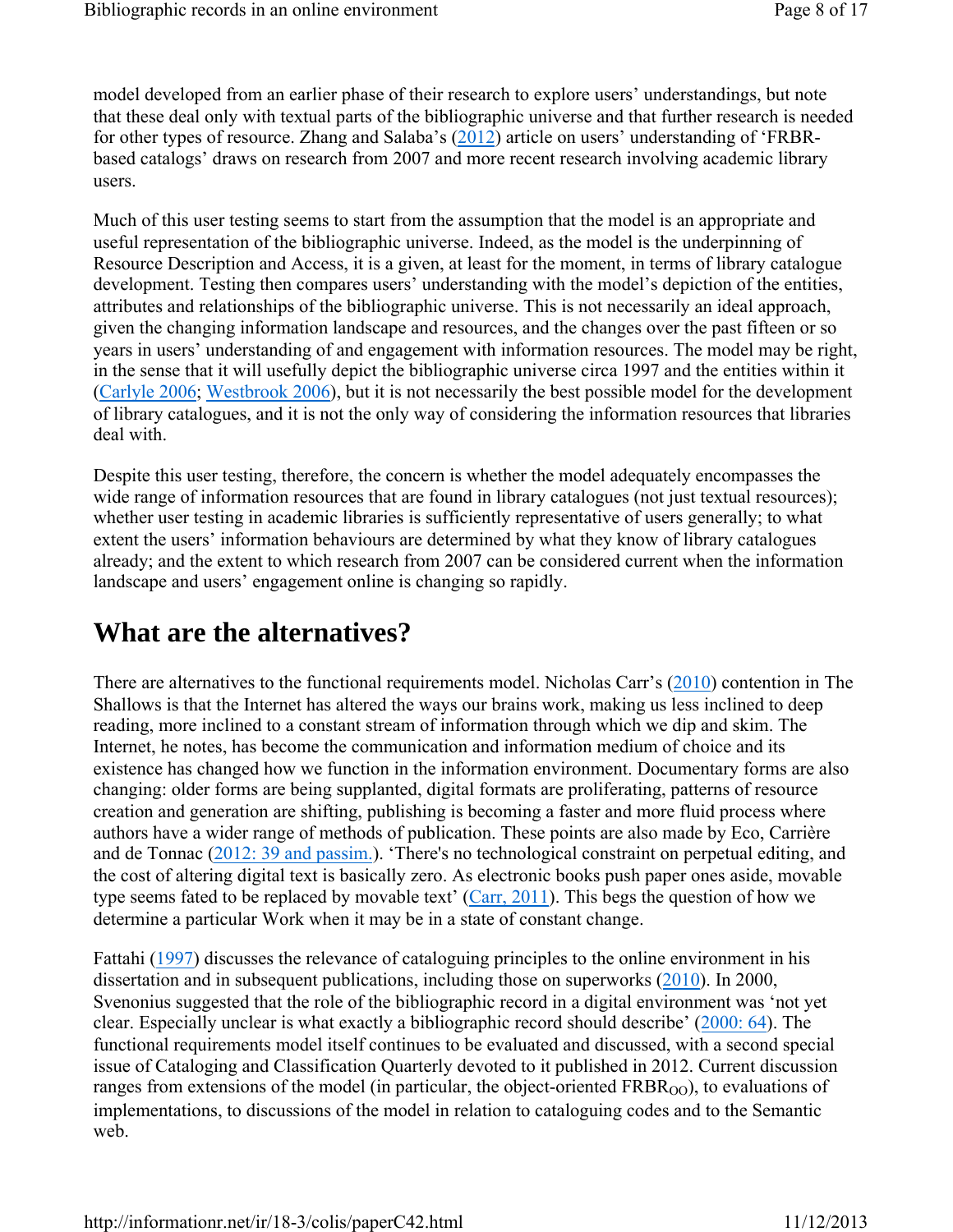Other, albeit less developed, models consider the entities in the bibliographic universe. A substantial body of research examines notions of works, texts and documents and their inter-relationships (e.g., Beard 2008; Francke 2005; Gunnarsson 2004; Nunberg 1996; Skare 2009; Smiraglia 2001), and textual criticism and scholarly editing (e.g., Tanselle 1989, 2001; Eggert 2009). There are also distinct bodies of research into the specific needs of music (notably by Vellucci) and audio-visual materials (notably by Yee).

There are models that provide different ways of looking at the bibliographic universe or parts of it, such as those of Taniguchi (2002, 2003) on expression-level entities, and Murray and Tillett (2011). The latter suggest four principles on which to base 'cultural heritage resource description': observations, complementarity, graphs and exemplars (Murray and Tillett 2011: 171). They incorporate the functional requirements model into graphs of relationships between cultural heritage resource descriptions, noting that

the things of interest in cultural heritage institutions keep changing and may require redefinition, aggregation, disaggregation, and re-aggregation. E-R [entity-relationship] and OO [object oriented] modelling as usually practiced are not designed to manage the degree and kind of changes that take place under those circumstances (Murray and Tillett 2011: 173).

The functional requirements for bibliographic records model does not cover aggregate works well, and arguably does not adequately encompass, or allow for, the variety of manifestations and the relationships between these. Nor does it enable instantiation to be documented clearly. Murray and Tillett explain how the advent of electronic then digital communications media requires more complex resource descriptions of more complex resources. As an example, they note that a work could be

a monograph … reprinted, and reedited; translated …; supplemented by illustrations from multiple artists; excerpted and adapted as plays, an opera, comic books, and cartoon series; multimedia mashups … and has been the subject of dissertations, monographs, journal articles, etc.' (Murray and Tillett 2011: 178).

The move to library linked data as part of the development of the semantic web could also be included as an alternative, as the level of relationship provided for in the resource description framework (RDF) and the structure of the metadata, which is not tied to the notion of a catalogue record, may provide for a better approach. We would, in this case, probably talk about maps of relationships, rather than fixed models.

These alternatives may help us to understand other ways of conceptualising the broader information landscape. We could also ask how useful a fixed conceptual model is in a dynamic information environment where both resources and users are changing. The codex is no longer the main form of information resource. Carr (in Callil et al. 2011: 163) notes that the 'very form of a book seems fated to change as the written word shifts to a new means of production and distribution'. Will such works or texts or documents require a different approach to that of the functional requirements for bibliographic records model? This is a good example of the changes identified by Murray and Tillett: works are no longer self-contained, and even if they were never entirely so, the potential range of relationships that could now exist between a work and any other works is increasing significantly. It is beyond our ability to maintain and update these relationships; it is also questionable whether we should do so. We can anticipate the way information resources might be accessed up to a point, but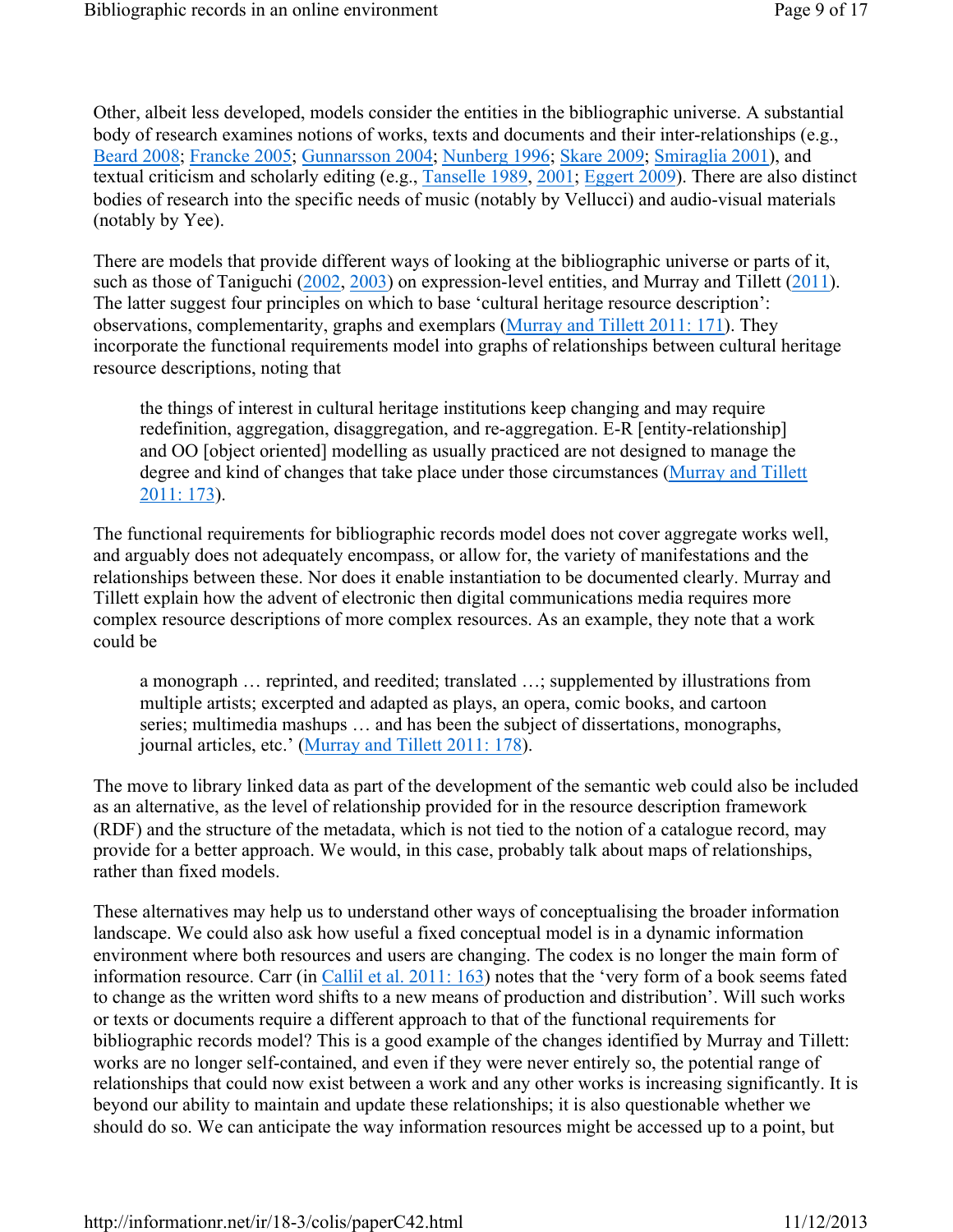not comprehensively. It has not been possible to document definitively the more constrained sets of relationships that exist between (largely) printed works, and certainly not within the parameters set by the library catalogue.

We expect the functional requirements for bibliographic records model to do too much. It is only one way of considering the bibliographic universe. It is possible that discussions about knowledge organisation, including classification and genre, are going to provide solutions of more use to users than detailed description of information resources and their relationships. Le Boeuf (2012: 359), who has written extensively on the model, suggests that 'FRBR is the problem,  $FRBR_{OO}$  [the objectoriented version] is the solution (or part of it)'. Smiraglia (2012: 364) notes the 'issues of adherence to a now obsolete entity-relationship model' and suggests that 'the community must begin to think of FRBR as a form of knowledge organization system (KOS), rather than as a set of rules for resource description'.

#### **Conclusion**

The IFLA functional requirements for bibliographic records model has been dominant in discussion about cataloguing for the past fifteen or so years, and provides a sophisticated, complex, logical and detailed approach that has provided the basis for developing cataloguing codes. But in the light of changes in the information landscape, in information resources, and in information users and their engagement with digital information resources and information behaviour, we should reconsider the model to see whether it remains a useful way of thinking about the bibliographic universe in the twenty-first century. It is only one possible way of considering the abstraction that is the bibliographic universe, and that universe is changing. There are alternative conceptual models and theories that could be developed. Petrucciani (2012: 604) notes that 'The step-by-step progression from work to expression to manifestation that the FRBR study depicts—or seems to imply ... is less adequate to the more complex and interrelated phenomena of contemporary cultural production and publishing.'

There is ongoing debate about what the library catalogue user actually wants the catalogue to do, and whether the model as expressed and implemented via Resource Description and Access will facilitate the user tasks of find, identify, select and obtain. The user tasks themselves need to be re-evaluated in the light of research into information seeking behaviour in the online environment.

We need to ask whether the model determines the functions of bibliographic records such that, in future, this will enable users' needs to be met, and whether the user tasks are sufficiently accurate and comprehensive for the kinds of online information seeking behaviour which users have developed. In particular, we should consider whether the bibliographic universe that is mapped in the model will continue as a recognisable phenomenon and as a valid way of thinking about information resources in the face of ongoing change. Our responses to these questions will have an impact on how we develop library catalogues in the twenty-first century and manage the valuable bibliographic data contained within them.

#### **Acknowledgements**

Thanks go to Dr Steve Wright, Dr Kerry Tanner and Adjunct Associate Prof. Graeme Johanson, Caulfield School of Information Technology, to Emeritus Professor Don Schauder and Cherryl Schauder, and to Dr Peta Wellstead for critical feedback on drafts of this article. Thanks also to the anonymous reviewers for their comments.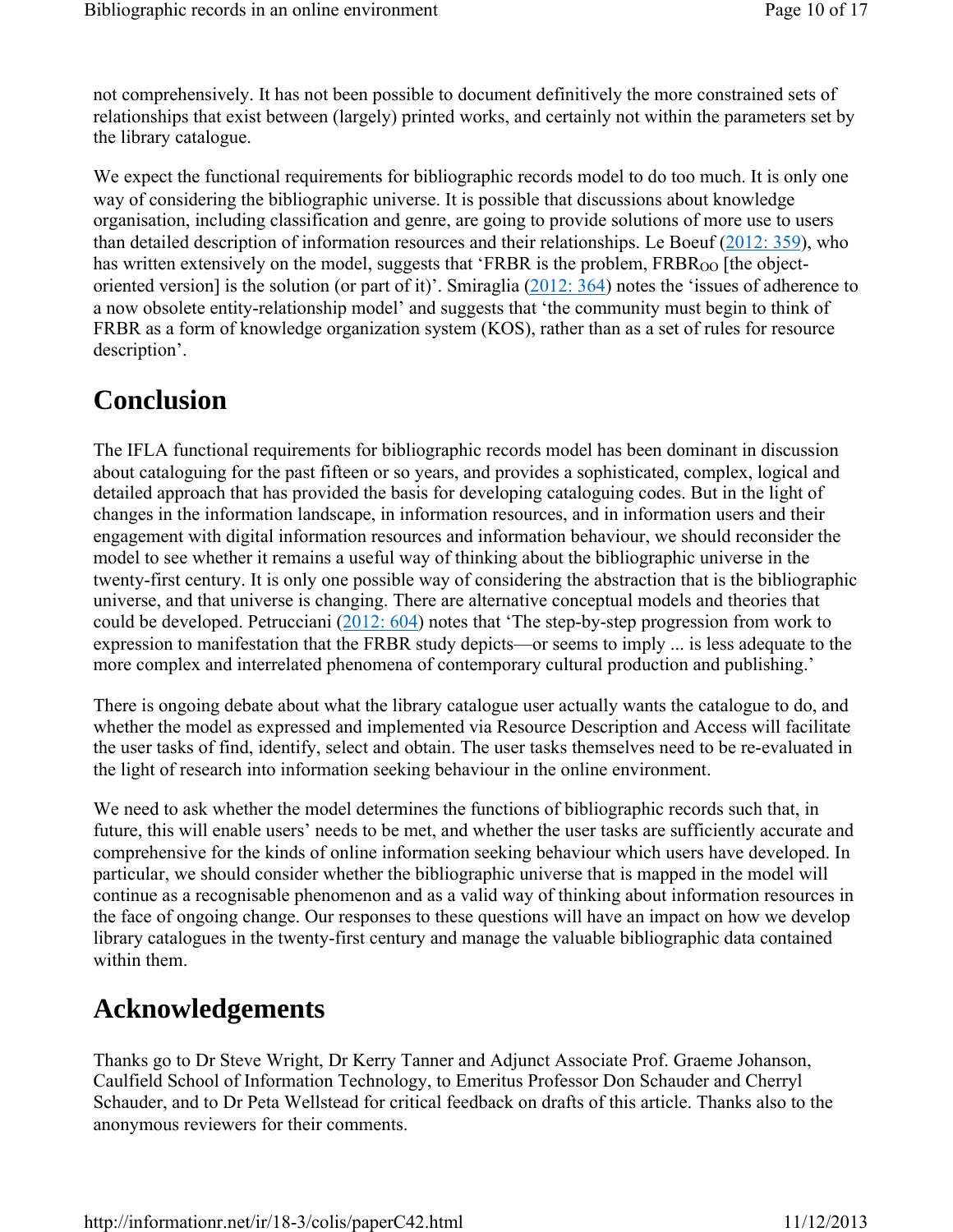#### **About the author**

Amanda Cossham is a PhD student in the Caulfield School of Information Technology, Monash University, Melbourne, Australia, and a lecturer in Information and Library Studies, the Open Polytechnic of New Zealand, Wellington, New Zealand. She can be contacted at amanda.cossham@openpolytechnic.ac.nz

**References**

J.

Ì.

Ì.

- Ayres, M.-L. (2005). Case studies in implementing Functional Requirements for Bibliographic Records (FRBR): AustLit and MusicAustralia. *Australian Library Journal*, **54** (1)
- Bade, D. (2012). IT, that obscure object of desire: on French anthropology, museum visitors, airplane cockpits, RDA, and the next generation catalog. *Cataloging & Classification Quarterly*, 50(4), 316-334
- Beard, D. (2008). From work to text to document. *Archival Science*, **8**(3), 217-226
- Bennett, R., Lavoie, B.F., and O'Neill, E.T. (2003). The concept of a work in WorldCat: an application of FRBR. *Library Collections, Acquisitions & Technical Services*, **27**, 45-59
- Bianchini, C. (2010). Futuri scenari: RDA, REICAT e la granularità dei cataloghi [Future scenarios: RDA, REICAT and the granularity of catalogues]. BollettinoAIB: Rivista italiana di biblioteconomia e scienze dell'informatzione, **50**(3), 219-238
- Bianchini, C., and Guerrini, M. (2009). From bibliographic models to cataloging rules: remarks on FRBR, ICP, ISBD, and RDA and the relationships between them. *Cataloging & Classification Quarterly*, **47**(2), 105-124
- Borgman, C.L. (1996). Why are online catalogs still hard to use? *Journal of the American Society for Information Science*, **47**(7), 493-503
- Calhoun, K., Cantrell, J., Gallagher, P. & Hawk, J. (2009). Online catalogs: what users and librarians actually want. Retrieved from http://www.oclc.org/reports/onlinecatalogs/default.html (Archived by WebCite® at
- http://www.webcitation.org/6J77Od03P)
- Callil, C., Carr, N., Davis, J., Haddon, M., Morrison, B., Parks, T., ... Barzillai, M. (2011). Stop what you're doing and read this! *London: Vintage Books*
- Carlyle, A. (2006). Understanding FRBR as a conceptual model: FRBR and the bibliographic universe. *Library Resources and Technical Services*, **50**(4), 264-273
- Carr, N. (2010). The shallows: how the internet is changing the way we think, read and remember. *London: Atlantic Books*
- Carr, N. (2011, December 31). Books that are never done being written. *The Wall Street Journal*. Retrieved from
- http://online.wsj.com/article/SB10001424052970203893404577098343417771160.html (Archived by WebCite® at http://www.webcitation.org/6J77eGtEh)
- Special issue: the FRBR family of models. (2012). *Cataloging and Classification Quarterly*, **50**(5-7)
- Connaway, L.S. & Dickey, T.J. (2010). The digital information seeker: report of the findings from selected OCLC, RIN and JISC user behaviour projects. Retrieved from
- http://www.jisc.ac.uk/publications/reports/2010/digitalinformationseekers.aspx (Archived by WebCite® at http://www.webcitation.org/6J77ruBON)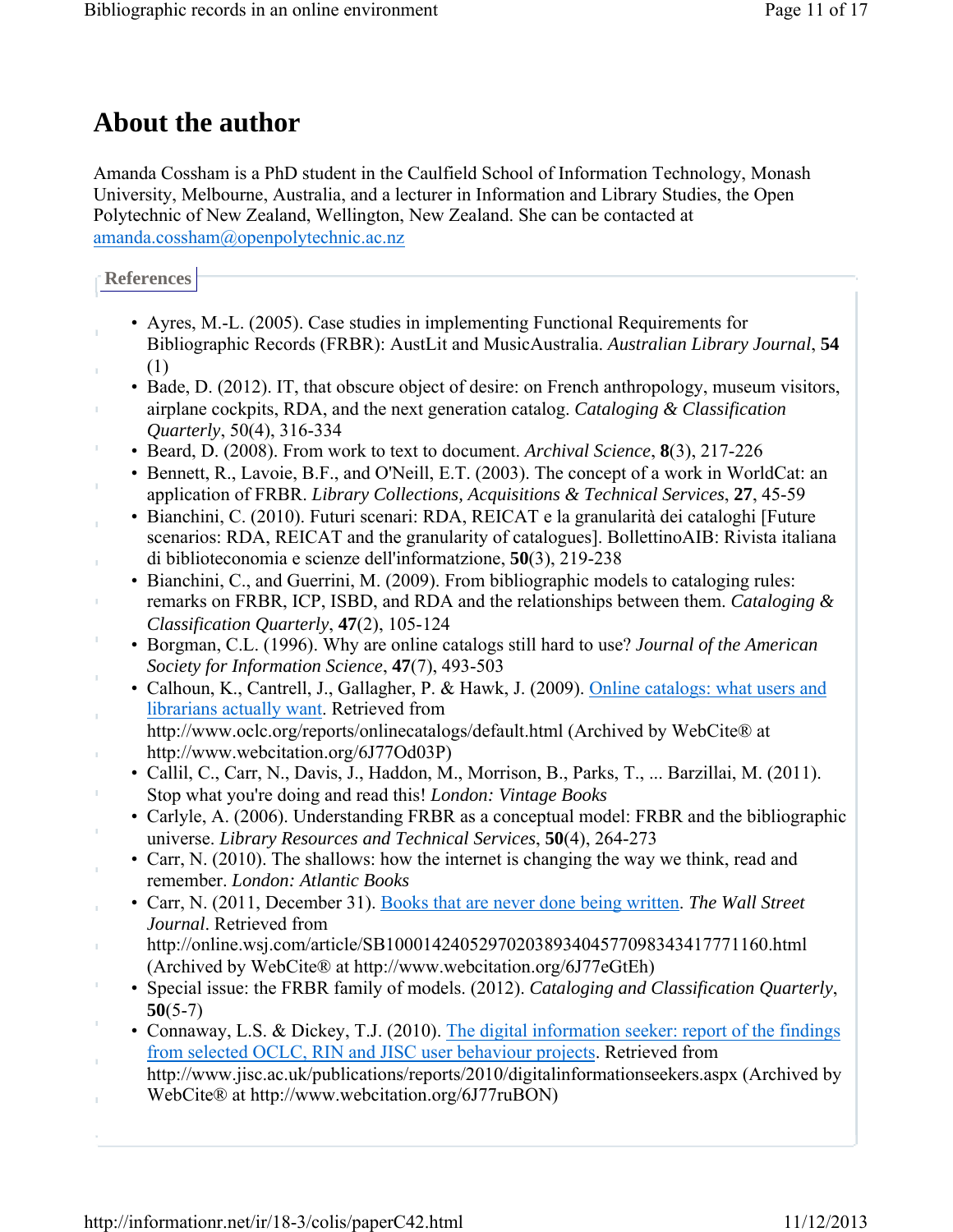| • Cutter, C.A. (1904). Rules for a dictionary catalog (4th ed.). Retrieved from                                |
|----------------------------------------------------------------------------------------------------------------|
| http://digital.library.unt.edu/ark:/67531/metadc1048/m1/1/ (Archived by WebCite® at                            |
| http://www.webcitation.org/6J7AutjV8)                                                                          |
| • Denton, W. (n.d.). [FRBR entities]. Retrieved from http://www.frbr.org/files/entity-                         |
| relationships.png (Archived by WebCite® at http://www.webcitation.org/6J7B4jPhg)                               |
| • Denton, W. (2007). FRBR and the history of cataloging. In A. G. Taylor (Ed.),                                |
| Understanding FRBR: what it is and how it will affect our retrieval tools (pp. 35-57).                         |
|                                                                                                                |
| Westport, CN: Libraries Unlimited                                                                              |
| • Eco, U. & Carrière, J.-C. (2012). This is not the end of the book: a conversation (curated by J.             |
| -P. de Tonnac; P. McLean, Trans.). London: Vintage Books                                                       |
| • Eggert, P. (2009). Securing the past: conservation in art, architecture and literature.                      |
| Cambridge: Cambridge University Press                                                                          |
| • Fast, K.V. & Campbell, D.G. (2005). 'I still like Google': university student perceptions of                 |
| searching OPACs and the Web. Paper presented at 2004 Conference of the American Society                        |
| for Information Science and Technology                                                                         |
| • Fattahi, R. (1997). The relevance of cataloguing principles to the online environment: an                    |
|                                                                                                                |
| historical and analytical study. PhD, University of New South Wales                                            |
| • Fattahi, R. (2010). From information to knowledge: superworks and the challenges in the                      |
| organization and representation of the bibliographic universe: Lectio magistralis in library                   |
| science. Florence, Italy: Casalini Libri                                                                       |
| · Fisher, K.E., Erdelez, S. & McKechnie, L.E.F. (Eds.). (2005). Theories of information                        |
| behavior. Medford, NJ: Published for the American Society for Information Science and                          |
| Technology by Information Today                                                                                |
| • Francke, H. (2005). What's in a name? Contextualizing the document concept. Literary and                     |
| Linguistic Computing, $20(1)$ , 61-69                                                                          |
|                                                                                                                |
| • Gunnarsson, M. (2004). From information to document and back again. Paper prepared for                       |
| PhD class on information access. Swedish School of Library and Information Science,                            |
| Högskolan i Borås. Retrieved from http://www.adm.hb.se/~mg/oz/ia_report.pdf (Archived by                       |
| WebCite® at http://www.webcitation.org/6J7BDqDVq)                                                              |
| • Hoffman, G. L. (2009). Meeting users' needs in cataloging: What is the right thing to do?                    |
| Cataloging & Classification Quarterly, 47(7), 631-641.                                                         |
| • Hulme, E. W. (1911). Principles of book classification. Library Association Record, 13, 354-                 |
| 358, 389-394, 444-449                                                                                          |
| Ibekwe-SanJuan, F. (2012). The French conception of information science: 'Une exception                        |
| française'? Journal of the American Society for Information Science and Technology, 63(9),                     |
| 1693-1709                                                                                                      |
|                                                                                                                |
| • IFLA FRBR Review Group. (2010). FRBR bibliography. Retrieved from                                            |
| http://www.ifla.org/node/881 (Archived by WebCite® at                                                          |
| http://www.webcitation.org/6J7BWTRvH)                                                                          |
| • IFLA Meeting of Experts on the International Cataloguing Code. (2009). Statement of                          |
| international cataloguing principles. Retrieved from http://archive.ifla.org/VII/s13/icp/ICP-                  |
| 2009 en.pdf (Archived by WebCite® at http://www.webcitation.org/6J7BepXSj)                                     |
| • IFLA Study Group on the Functional Requirements for Bibliographic Records (1998).                            |
| <b>Functional requirements for bibliographic records: Final report. Retrieved from</b>                         |
|                                                                                                                |
| http://www.ifla.org/VII/s13/frbr/ (Archived by WebCite® at                                                     |
| http://www.webcitation.org/6J7BkTxNa)                                                                          |
| • International Working Group on FRBR and CIDOC CRM Harmonisation. (2012). FRBR                                |
| <u>object-oriented definition and mapping to <math>FRBR_{ER}</math> (version 2.0) (draft)</u> . Retrieved from |
|                                                                                                                |
|                                                                                                                |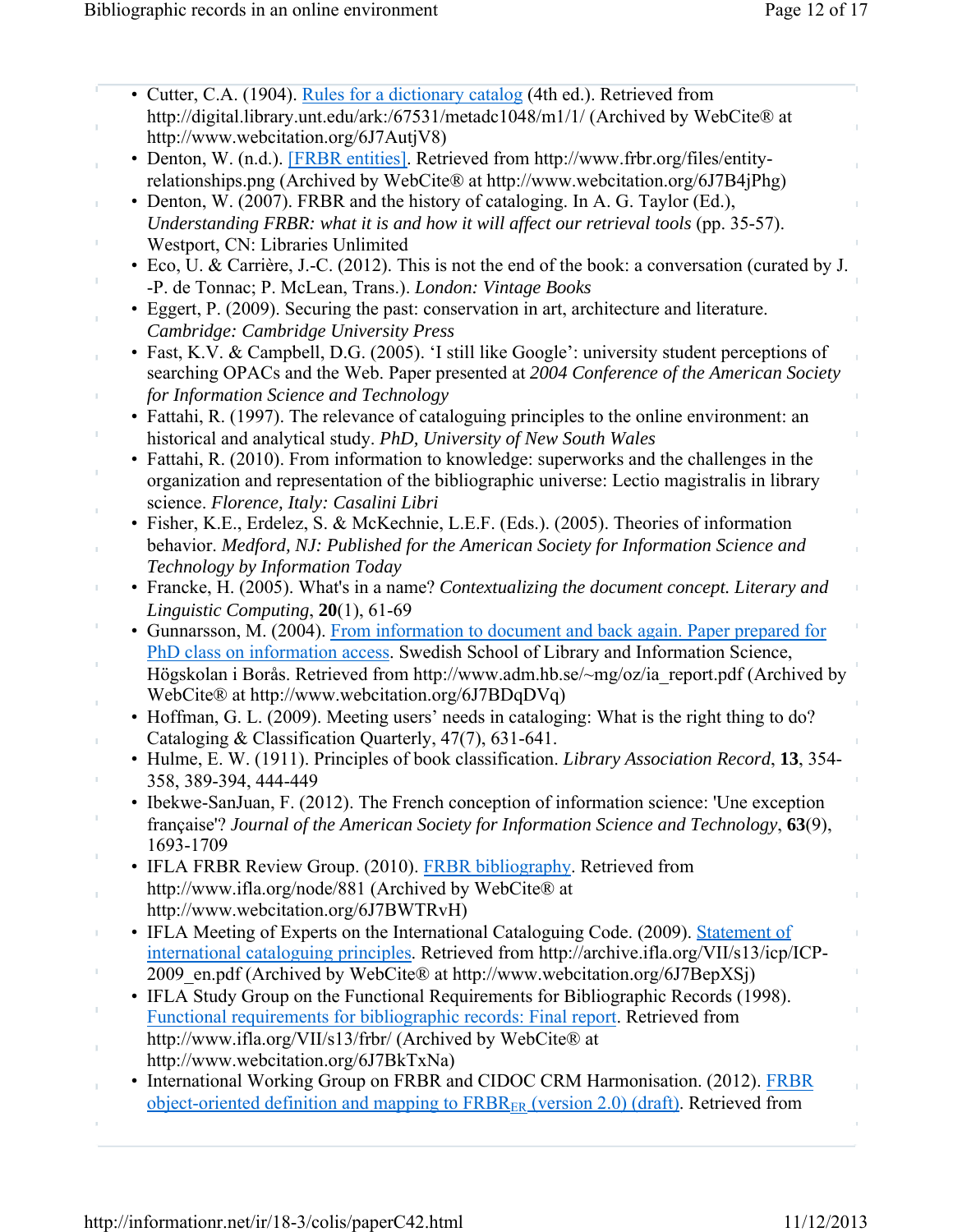| http://www.cidoc-crm.org/docs/frbr_oo/frbr_docs/FRBRoo_V2.0_draft.pdf (Archived by                                                                                                |
|-----------------------------------------------------------------------------------------------------------------------------------------------------------------------------------|
| WebCite® at http://www.webcitation.org/6J7Bqtal4)<br>• Le Boeuf, P. (2005). FRBR: hype or cure-all?: introduction. Cataloging & Classification                                    |
| <i>Quarterly</i> , 39(3-4), 1-13                                                                                                                                                  |
| • Le Boeuf, P. (2012). Foreword. Cataloging and Classification Quarterly, 50(5-7), 355-359                                                                                        |
| • Library of Congress Working Group on the Future of Bibliographic Control (2008). On the                                                                                         |
| record. Retrieved from http://www.loc.gov/bibliographic-future/news/lcwg-ontherecord-jan08                                                                                        |
| -final.pdf (Archived by WebCite® at http://www.webcitation.org/6J7Bx6CsK)                                                                                                         |
| • Madison, O.M.A. (2005). The origins of the IFLA study on functional requirements for                                                                                            |
| bibliographic records. Cataloging & Classification Quarterly, 39(3/4), 15-37<br>• Merčun, T. & Žumer, M. (2008). New generation of catalogues for the new generation of           |
| users: A comparison of six library catalogues. Program: Electronic Library and Information                                                                                        |
| Systems, 42(3), 243-261                                                                                                                                                           |
| • Murray, R.J. & Tillett, B. (2011). Cataloging theory in search of graph theory and other ivory                                                                                  |
| towers: Object: Cultural heritage resource description networks. Information Technology and                                                                                       |
| Libraries, 30(4), 170-184                                                                                                                                                         |
| • Novotny, E. (2004). 'I don't think I click': a protocol analysis study of use of a library online                                                                               |
| catalog in the Internet age. College and Research Libraries, 65(5), 525-537                                                                                                       |
| • Nunberg, G. (Ed.). (1996). The future of the book. Berkeley CA: University of California                                                                                        |
| Press                                                                                                                                                                             |
| • Petrucciani, A. (2009). Every reader his work, every work its title (& author): The new Italian                                                                                 |
| cataloguing code REICAT. Paper presented at World Library and Information Congress: 75th<br>IFLA General Conference and Council, 23-27 August, 2009, Milan, Italy. Retrieved from |
| http://conference.ifla.org/past/ifla75/107-petrucciani-en.pdf (Archived by WebCite® at                                                                                            |
| http://www.webcitation.org/6J7C2JM71)                                                                                                                                             |
| • Petrucciani, A. (2012). From the FRBR model to the Italian cataloging code (and vice                                                                                            |
| versa?). Cataloging and Classification Quarterly, 50(5-7), 603-621                                                                                                                |
| • Pisanski, J. & Žumer, M. (2007). Mental models and the bibliographic universe. Paper                                                                                            |
| presented at Libraries in the Digital Age (LIDA) 2007, Dubrovnik and Mljet, Croatia.                                                                                              |
| Retrieved from http://www.ffos.hr/lida/datoteke/LIDA2007-Pisanski Zumer.ppt (Archived                                                                                             |
| by WebCite® at http://www.webcitation.org/6J7CBhpDy)<br>• Pisanski, J. & Žumer, M. (2008). How do non-librarians see the bibliographic universe? In C.                            |
| Arsenault and J.T. Tennis (Eds.), Culture and Identity in Knowledge Organization:                                                                                                 |
| Proceedings of the 10th International ISKO conference, 5-8 August, Montreal, Canada (pp.                                                                                          |
| 131-136). Würzburg, Germany: Ergon Verlag                                                                                                                                         |
| • Pisanski, J. & Žumer, M. (2010a). Intuitiveness of Functional Requirements for Bibliographic                                                                                    |
| Records: A study in a broader context: Presented at Seventh International Conference on                                                                                           |
| Conceptions of Library and Information Science: "Unity in diversity". Information Research,                                                                                       |
| 15(4), paper colis $725$                                                                                                                                                          |
| • Pisanski, J. & Žumer, M. (2010b). Mental models of the bibliographic universe. Part 1,                                                                                          |
| Mental models of descriptions. Journal of Documentation, 66(5), 643-668                                                                                                           |
| • Pisanski, J. & Žumer, M. (2010c). Mental models of the bibliographic universe. Part 2,                                                                                          |
| Comparison tasks and conclusions. Journal of Documentation, 66(5), 668-680<br>• Pisanski, J. & Žumer, M. (2012). User verification of the FRBR conceptual model. Journal of       |
| Documentation, 68(4), 582-592                                                                                                                                                     |
| • Rajapatirana, B. & Missingham, R. (2005). The Australian National Bibliographic Database                                                                                        |
| and the functional requirements for the bibliographic database [sic] (FRBR). Australian                                                                                           |
| Library Journal, $54(1)$                                                                                                                                                          |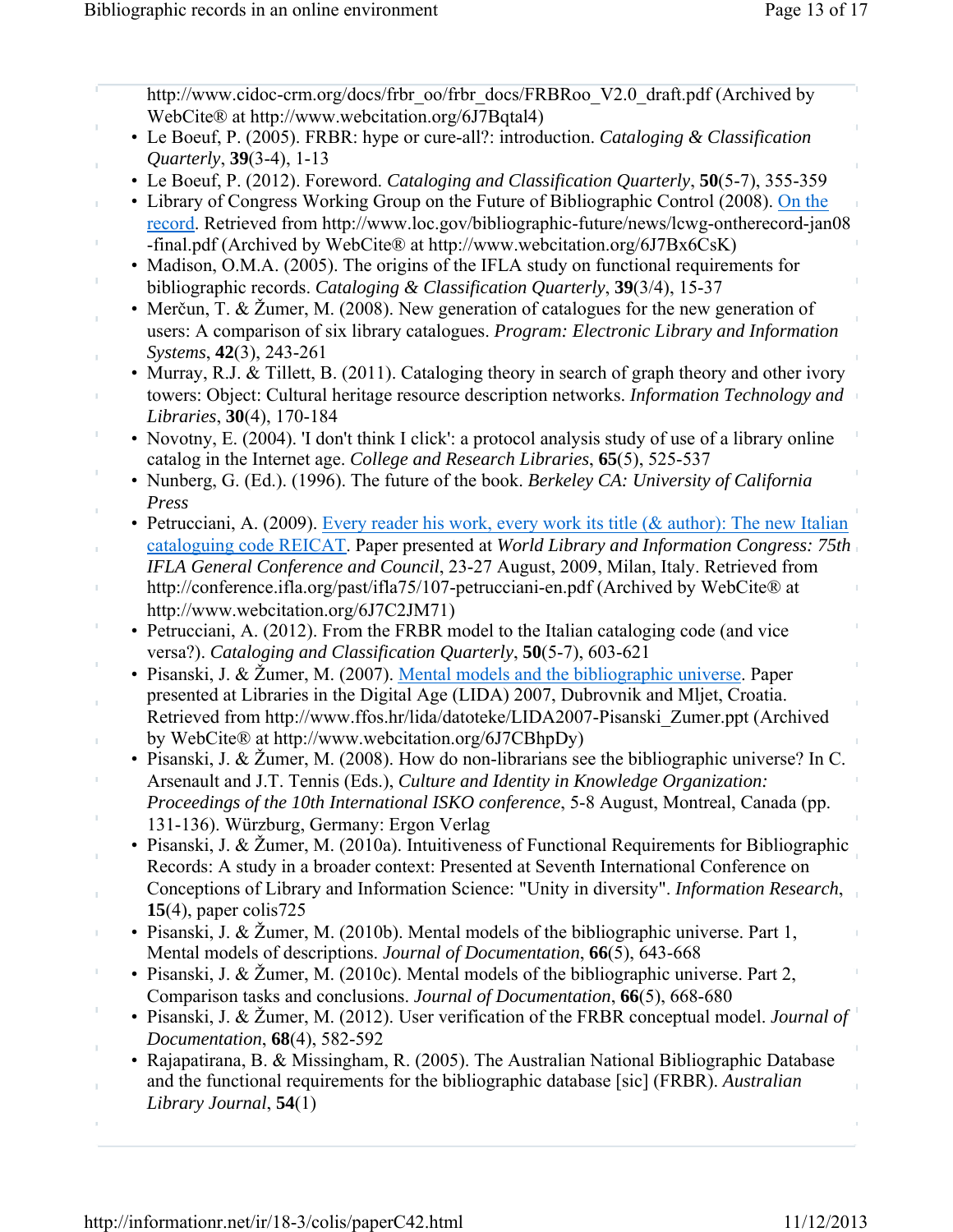|                | • Revelli, C. (2012). The catalogue (and the cataloguer): A defenseless entity? JLIS.it Italian<br>Journal of Library and Information Science, 3(1), 1-11                                   |
|----------------|---------------------------------------------------------------------------------------------------------------------------------------------------------------------------------------------|
|                | • Sadeh, T. (2007). Time for a change: New approaches for a new generation of library users.<br>New Library World, 108(7/8), 307-316                                                        |
|                | • Skare, R. (2009). The notion of text and the notion of document: what difference does it<br>make? Nordlit, 24, 323-331                                                                    |
|                | • Smiraglia, R. P. (2001). The nature of 'a work': implications for the organization of                                                                                                     |
|                | knowledge. Lanham, MD: Scarecrow Press<br>• Smiraglia, R. P. (2008). A meta-analysis of instantiation as a phenomenon of information                                                        |
| $\bar{\Gamma}$ | objects. Culture del Testo e del Documento, 9(25), 5-25<br>• Smiraglia, R. P. (2012). Be careful what you wish for: FRBR, some lacunae, a review.                                           |
|                | Cataloging and Classification Quarterly, 50(5-7), 360-368<br>• Svenonius, E. (2000). The intellectual foundation of information organization. Cambridge,                                    |
|                | MA: MIT Press<br>• Taniguchi, S. (2002). A conceptual model giving primacy to expression-level bibliographic                                                                                |
| T,             | entity in cataloging. Journal of Documentation, 58(4), 363-382<br>• Taniguchi, S. (2003). Conceptual modeling of component parts of bibliographic resources in                              |
|                | cataloging. Journal of Documentation, 59(6), 692-708                                                                                                                                        |
|                | • Tanner, K. J. (2010). Human capital, organisational system and technologies in knowledge-<br>enabled organisational change: Submitted in fulfilment of the requirements for the degree of |
|                | Doctor of Philosophy, December 2006, Caulfield School of Information Technology, Faculty<br>of Information Technology, Monash University. Saarbrücken, Germany: LAP LAMBERT                 |
| T,             | <b>Academic Publishing</b><br>• Tanselle, G. T. (1989). A rationale of textual criticism. Philadelphia, PA: University of                                                                   |
| J,             | Pennsylvania Press<br>• Tanselle, G. T. (2001). Thoughts on the authenticity of electronic texts. Studies in                                                                                |
|                | Bibliography, 54, 133-136<br>• Taylor, A. G. (Ed.). (2007). Understanding FRBR: what it is and how it will affect our                                                                       |
|                | retrieval tools. Westport, CN: Libraries Unlimited<br>• Tillett, B. (2004). What is FRBR? A conceptual model for the bibliographic universe.                                                |
|                | Retrieved from http://www.loc.gov/catdir/cpso/whatfrbr.html (Archived by WebCite® at<br>http://www.webcitation.org/6J7CFptP6)                                                               |
|                | • Westbrook, L. (2006). Mental models: a theoretical overview and preliminary study. Journal<br>of Information Science, 32(6), 563-579                                                      |
|                | • Wilson, P. (1968). Two kinds of power: an essay in bibliographical control. Los Angeles, CA:<br>University of California                                                                  |
|                | • Zhang, Y. & Salaba, A. (2007). Critical issues and challenges facing FRBR research and                                                                                                    |
|                | practice. Bulletin of the American Society for Information Science and Technology, 33(6), 30-<br>31                                                                                         |
| I.             | • Zhang, Y. & Salaba, A. (2009a). Implementing FRBR in libraries: key issues and future<br>directions. New York: Neal-Schuman                                                               |
|                | • Zhang, Y. & Salaba, A. (2009b). What is next for Functional Requirements for Bibliographic<br>Records? A Delphi study. The Library Quarterly, 79(2), 233-255                              |
|                | • Zhang, Y. & Salaba, A. (2012). What do users tell us about FRBR-based catalogs?<br>Cataloging & Classification Quarterly, 50(5-7), 705-723                                                |
|                |                                                                                                                                                                                             |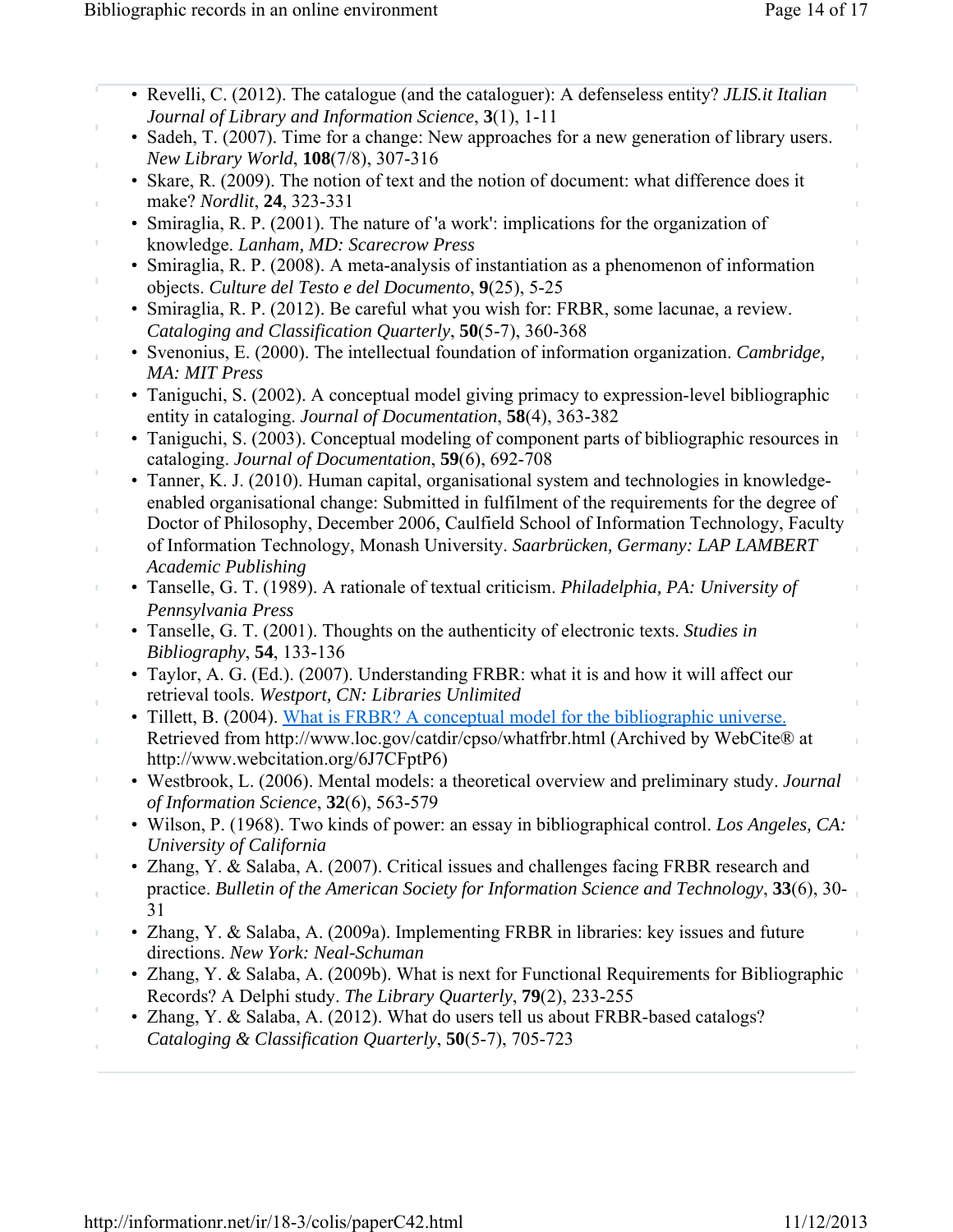# **Appendix**

|                                                                                                                                                                                                                                                                                                                                                                                                                                                                                                                                                    | Key Concepts in Definitions of the Bibliographic Universe                                                                                                                                                                                                   |   |                   |       |   |       |              |
|----------------------------------------------------------------------------------------------------------------------------------------------------------------------------------------------------------------------------------------------------------------------------------------------------------------------------------------------------------------------------------------------------------------------------------------------------------------------------------------------------------------------------------------------------|-------------------------------------------------------------------------------------------------------------------------------------------------------------------------------------------------------------------------------------------------------------|---|-------------------|-------|---|-------|--------------|
| The bibliographic universe is                                                                                                                                                                                                                                                                                                                                                                                                                                                                                                                      | Concepts (see Note 1 at end of table): 1 2 3 4 5 6 7 8 9                                                                                                                                                                                                    |   |                   |       |   |       |              |
|                                                                                                                                                                                                                                                                                                                                                                                                                                                                                                                                                    | Column totals                                                                                                                                                                                                                                               |   | 6 3 6 1 7 2 3 1 9 |       |   |       |              |
| P. Wilson                                                                                                                                                                                                                                                                                                                                                                                                                                                                                                                                          |                                                                                                                                                                                                                                                             |   |                   |       |   |       |              |
| the totality of things over which bibliographical control is or might be<br>as phonograph recordings of speeches, and most notably, memorized texts in<br>human heads and texts stored up in the "memories" of machines' (p. 12) the<br>universe of writings and sayings [not] the universe of pictorial and musical<br>works' (p. 14), (because we cannot say what the latter mean, as we can of a<br>text).                                                                                                                                      | exercised, consists of writings and recorded sayings', which 'includes items of<br>radically different sorts' (p. 6); 'manuscripts as well as printed books, bills of<br>lading and street signs as well as personal letters, inscriptions on stone as well |   |                   | Y Y Y |   |       | Y Y          |
| Fattahi                                                                                                                                                                                                                                                                                                                                                                                                                                                                                                                                            |                                                                                                                                                                                                                                                             |   |                   |       |   |       |              |
| The totality of bibliographic entities and their relationships. In a sense, the<br>any format which contain works of imagination as well as<br>information' (chapter 4). A bibliographic entity is then defined as 'A general<br>term for any work or any manifestation or part of a work which contains the<br>intellectual or artistic creation and which is an object of interest to catalogue<br>users and an object of description in bibliographic databases Entity also<br>encompasses persons, corporate bodies and subjects' (chapter 4). | bibliographic universe consists of all types of intellectual or physical objects in                                                                                                                                                                         |   | Y Y YYY           |       |   |       | $\mathbf{Y}$ |
| <b>IFLA Study Group on FRBR (1997)</b><br>'information resources [that] exist  within a given "universe" (e.g., within<br>particular country, within the holdings of a particular library or group of<br>libraries, etc.)' (p. 8); 'the universe of entities described in bibliographic<br>bibliographic database' (p. 55).                                                                                                                                                                                                                        | the totality of available information resources, within the published output of a<br>records' (p. 3); 'the universe that is represented in a bibliography, catalogue, or                                                                                    |   | Y Y Y             |       |   |       | Y            |
| Smiraglia (2001)                                                                                                                                                                                                                                                                                                                                                                                                                                                                                                                                   |                                                                                                                                                                                                                                                             |   |                   |       |   |       |              |
| which the bibliographic control process is concerned' $(p, 1)$ ; 'A subset of all<br>knowledge in which all instances of recorded, and therefore potentially<br>retrievable knowledge, reside' (p. 166).                                                                                                                                                                                                                                                                                                                                           | 'contains millions and millions of points that are the bibliographic entities with                                                                                                                                                                          |   |                   | Y Y   |   |       | Y            |
| <b>Tillett</b>                                                                                                                                                                                                                                                                                                                                                                                                                                                                                                                                     |                                                                                                                                                                                                                                                             |   |                   |       |   |       |              |
| 'includes anything a library might wish to collect or make accessible to its<br>users' (p. 197).                                                                                                                                                                                                                                                                                                                                                                                                                                                   |                                                                                                                                                                                                                                                             | Y |                   |       |   |       | Y            |
| Svenonius                                                                                                                                                                                                                                                                                                                                                                                                                                                                                                                                          |                                                                                                                                                                                                                                                             |   |                   |       |   |       |              |
| consists of 'documents, sets of these (formed by attributes such as work,<br>edition, author and subject), and relationships among them' (p. 32); 'The<br>smallest or basic entities in the bibliographic universe are documents.<br>Documents, which have been defined as information-bearing messages in<br>recorded form, are individuals or singular entities' [sic] (p. 34).                                                                                                                                                                  |                                                                                                                                                                                                                                                             |   |                   |       |   | Y Y Y | $\mathbf{Y}$ |
|                                                                                                                                                                                                                                                                                                                                                                                                                                                                                                                                                    |                                                                                                                                                                                                                                                             |   | Y                 |       | Y |       | Y            |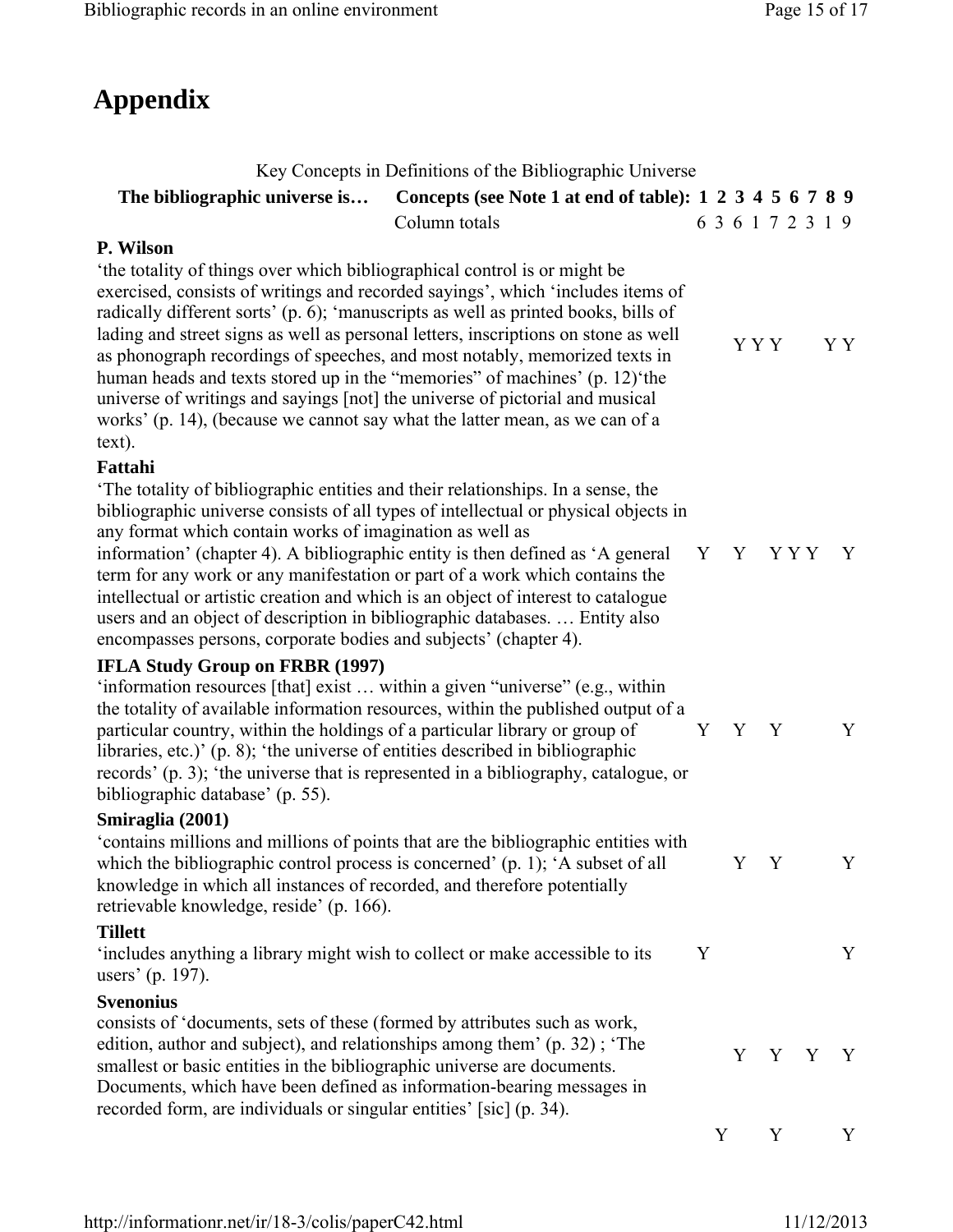| IFLA statement on International cataloguing principles (IFLA Meeting of<br><b>Experts on the International Cataloguing Code, 2009)</b><br>'the realm related to the collections of libraries, archives, museums, and other<br>information communities'.<br><b>Zhang and Salaba</b><br>Undefined, but say the FRBR model is 'a conceptual model of the<br>bibliographic universe as represented in library catalogues through<br>descriptions (bibliographic records)' (p. 13, emphasis added). That is, the<br>bibliographic universe is broader than just library catalogues. | Y Y Y             |
|--------------------------------------------------------------------------------------------------------------------------------------------------------------------------------------------------------------------------------------------------------------------------------------------------------------------------------------------------------------------------------------------------------------------------------------------------------------------------------------------------------------------------------------------------------------------------------|-------------------|
| Pisanski and Žumer (2010b)<br>Comprised of 'intellectual and artistic creations, the entities need for their<br>creation and use, as well as relations among them' (p. 644). They cite Fattahi<br>(1997) as a source of this definition.                                                                                                                                                                                                                                                                                                                                       | Y Y<br>Y          |
| Cain (electronic mailing list post, AUTOCAT, 2011)<br>'the totality of documents liable to be acquired or offered by libraries, and<br>recorded and organized by them for discovery and retrieval by users and for<br>preservation.'                                                                                                                                                                                                                                                                                                                                           | Y Y Y<br>Y        |
| Weinheimer (electronic mailing list post, AUTOCAT, 2011 Available at<br>http://blog.jweinheimer.net/2011/11/re-bibliographic-universe.html)<br>the 'sea change in the information environment forces a reconsideration of the<br>original idea of the "bibliographic universe" which, to me now, seems almost<br>quaint. It must be updated to include everything that is available on the World<br>Wide Web, if not much more, since this is the reality of what people deal with<br>on a daily basis.'                                                                       | Y Y               |
| Columns total                                                                                                                                                                                                                                                                                                                                                                                                                                                                                                                                                                  | 6 3 6 1 7 2 3 1 9 |
| <i>Note 1.</i> Concepts (the word 'stuff' has been deliberately used):                                                                                                                                                                                                                                                                                                                                                                                                                                                                                                         |                   |
| 1. 'Stuff' found in libraries<br>2. 'Stuff' found in any information repositories (libraries, archives, museums etc)<br>3. Entities in bibliographic databases, in bibliographic records<br>4. Excludes pictorial and musical works<br>5. All recorded knowledge (writings and recorded sayings), documents<br>6. Intellectual and artistic creations<br>7. Entities, their attributes and their relationships                                                                                                                                                                 |                   |

- 8. Oral, unrecorded as well as written
- 9. Author sets definition in the context of libraries, regardless of wording of definition

*Note 2.* Table modelled on one developed by Tanner.

*Note 3.* Hal Cain and James Weinheimer supplied definitions in response to a request made to the AUTOCAT list on 23 November 2011 for additional definitions of the bibliographic universe. Both are regular commentators on cataloguing developments. Cain is the former cataloguing librarian, Dalton McCaughey Library, Melbourne, and Weinheimer works for the Food and Agriculture Organization, Rome.

**How to cite this paper**